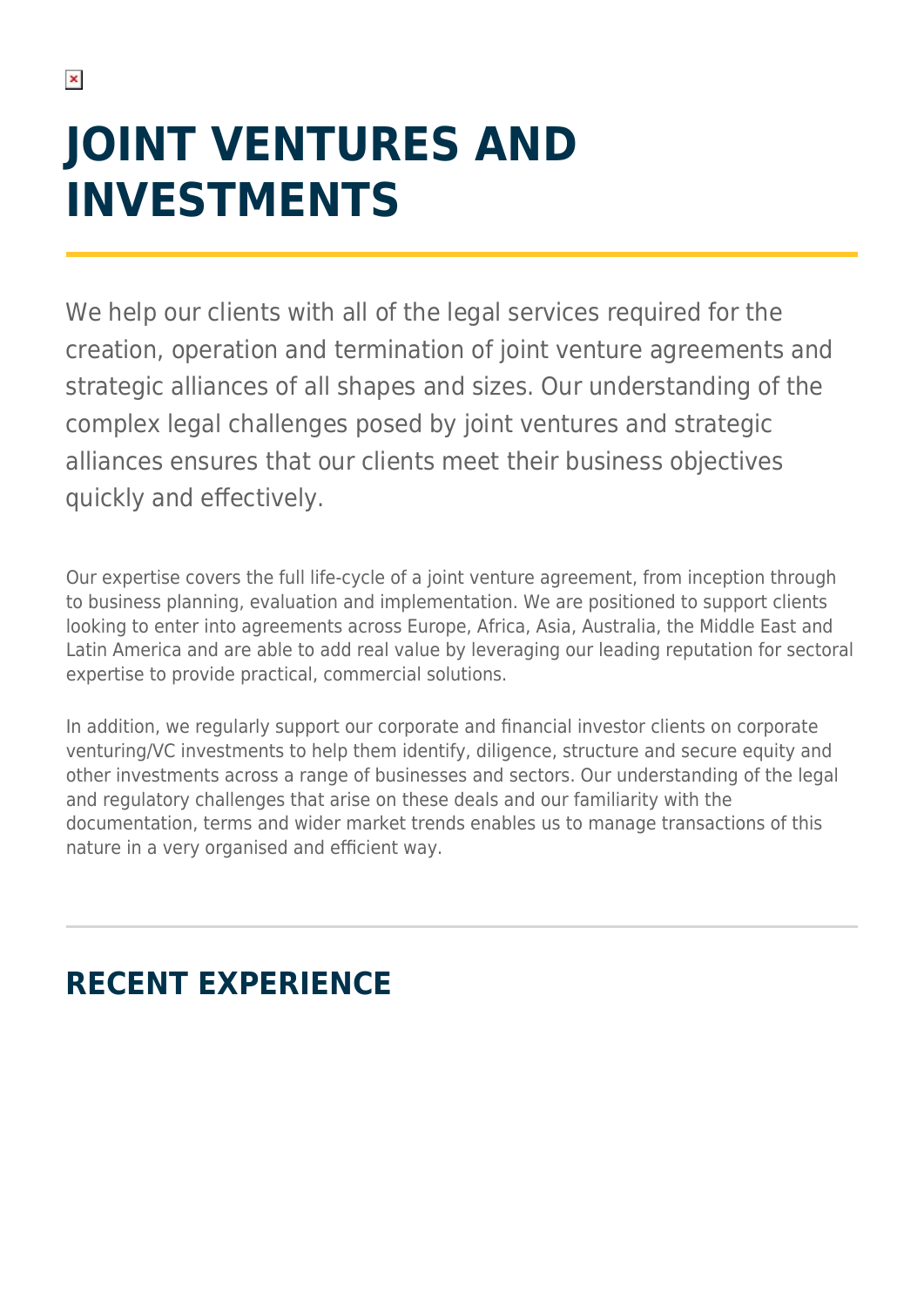#### **JFE STEEL CORPORATION**

Avising on its joint venture with BHP Billiton, Mitsui and Itochi for the development of a new iron ore mine in the Pilbara district in Western Australia, involving the sale of approximately 16 million tonnes of ore per annum over 11 years, valued at around US\$3.7 billion

## **PENSION PLAN AND PRIVATE EQUITY FUND JV**

Avising Ontario Teachers' Pension Plan and private equity fund AIG Highstar Capital II, on their 50%:50% joint venture to purchase InterGen

## **BORAL LIMITED**

Advising on its US\$1.6 billion 50/50 plasterboard and ceilings joint venture with USG Corporation (announced 17 October 2013). The transaction combines USG's best-inclass building products technologies and strategic assets in Asia, New Zealand and the Middle East with Boral's leading plasterboard manufacturing and distribution footprint in Asia and Australia

#### **SEVEN NETWORK**

Advising on its A\$4 billion media joint venture with Kohlberg Kravis Roberts & Co (KKR)